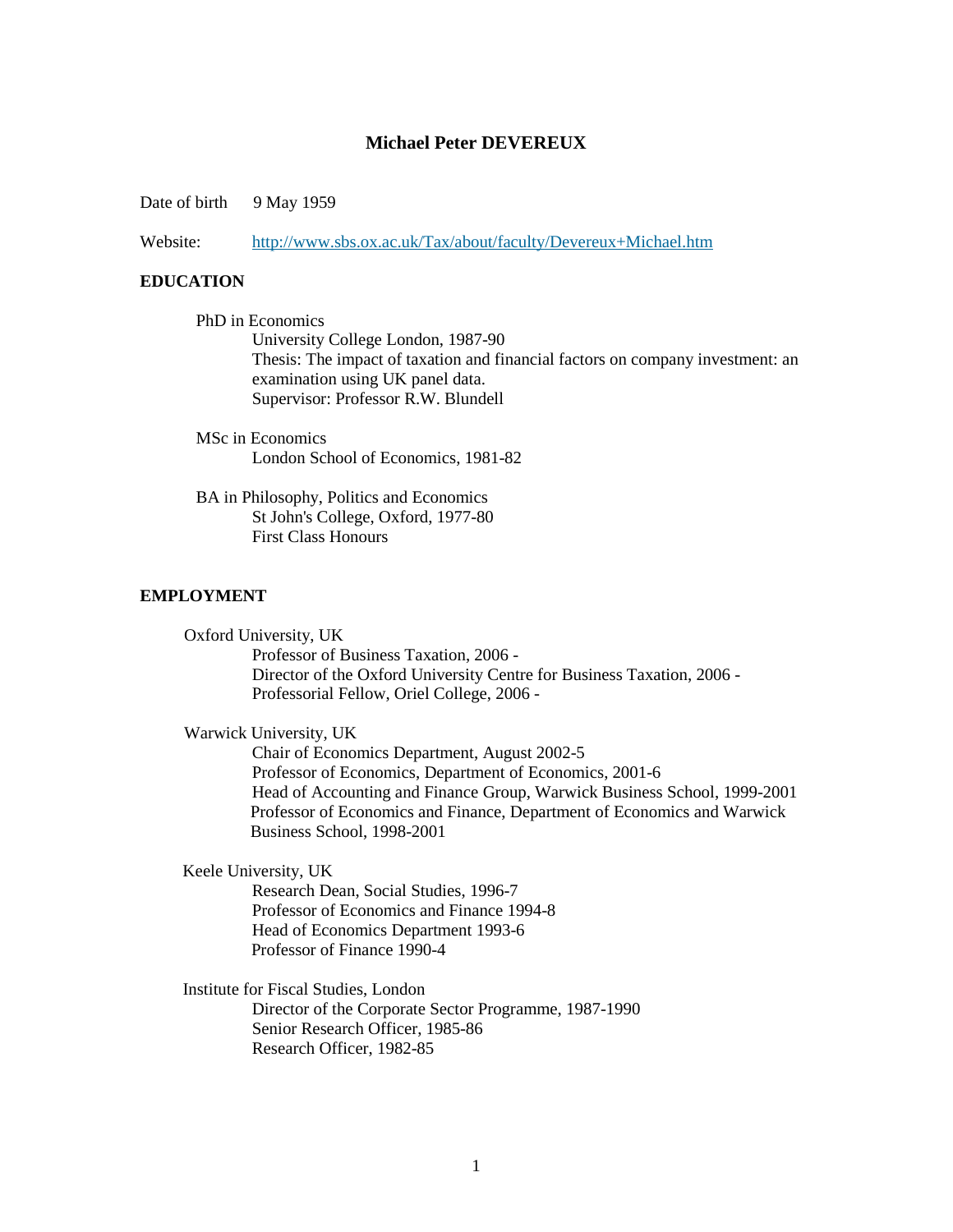### **OTHER ACTIVITIES**

## **Research Fellowships**

Taxation Law and Policy Research Institute, Monash University, 2008- CESifo, 2006- Centre for Economic Policy Research, 2000 – Institute for Fiscal Studies, London, 1990 - Bank of England, Houblon-Norman Research Fellow, 1992-3

# **Editorial**

*Oxford Review of Economic Policy* Guest Editor, Winter 2008 *International Tax and Public Finance* Editor-in-Chief, 2005-2010 Editor, Policy Watch Section, 2000-4 Assistant Editor, 1994-1999 *Economics Bulletin* Associate Editor, 2001-8 *Fiscal Studies* Managing Editor, 1991-7 *EC Tax Review* Contributing Editor, 1992-7

#### **University Administration**

Saïd Business School, Oxford University Associate Dean of Research, 2011- SBS Board elected member, 2011 Vice-Chair, Faculty Board, 2008-9 Research Committee, 2006- 8

Warwick University Member of Senate, 2003 – Member of Academic Staff Committee, 2003-5 Member of Finance and General Purposes Committee, 2002- Member of IT Committee, 2002-4 Member of Board of Faculty of Social Studies, 2000-5

## Keele University

Member of Senate, Finance Committee and Planning and Resources Committee 1993-6; Member of Research Committee, 1996-7 Member of Professorial Promotions Committee, 1996-8

Newcastle University

Review of RAE 2007 submission of Newcastle University Business School (January 2006)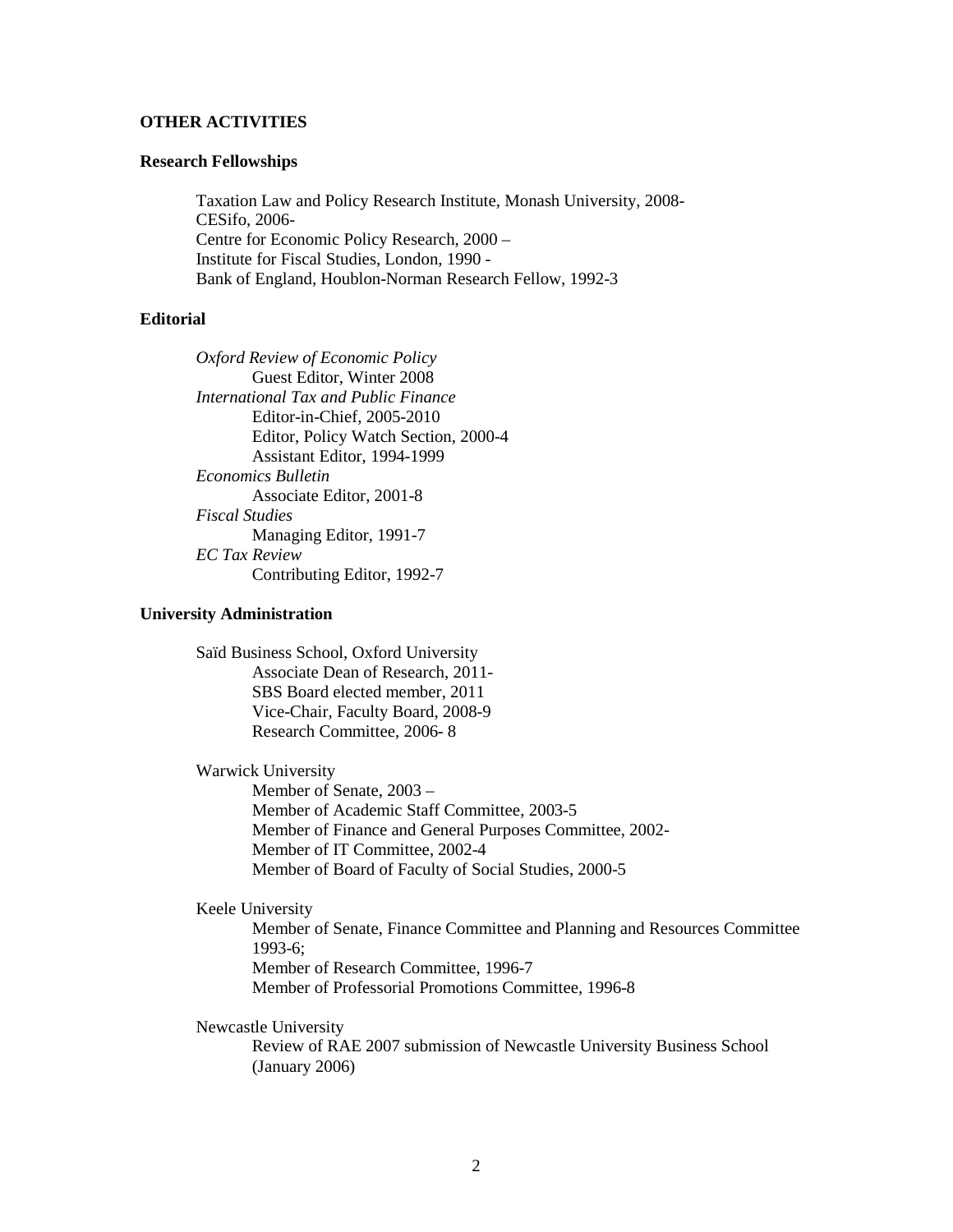#### **Other appointments and activities**

#### **European Tax Policy Forum**

Research Director, 2004-

The ETPF is a group of US and European multinational companies, which commissions independent economic research in international taxation. I have been its Research Director since its inception. I am responsible for identifying topics of research, inviting European researchers to undertake the research, ensuring a high quality of research, and organising meetings and conferences. Details are at [www.etpf.org.](http://www.etpf.org/)

#### **European Economic Advisory Group, CESifo, Munich,** 2006-11

This is a group of eminent academic economists, who produce an annual report on the state of the European economy, with chapters on specific policy issues. See [http://www.cesifo-group.de/portal/page/portal/ifoHome/B-politik/70eeagreport.](http://www.cesifo-group.de/portal/page/portal/ifoHome/B-politik/70eeagreport)

## **International Institute of Public Finance**

President Elect, 2011-12 Vice President, 2010-12 Board of Management, member, 2005-2010 Local organiser, 2007 Congress, Warwick University The IIPF is the leading international academic organisation in public finance. It has over 1000 members from more than seventy countries. See [http://www.iipf.org/.](http://www.iipf.org/)

## **European Commission**

I have worked on a number of projects for the European Commission, including: Adviser and Consultant, European Commission Committee of Experts on Corporation Tax, chaired by Onno Ruding, 1991-2

Member of Expert Panel on Measurement of Taxation in the EU, 1999-2001 Three projects to measure taxes on corporations in all EU countries (jointly with ZEW, Mannheim

Projects to evaluate the Commission's proposal for a Common Consolidated Corporate Tax Base, and to identify the effects of reforming the treatment of financing costs for corporation tax (both joint with CPB, Netherlands)

#### **OECD**

Member of group of 6 academics shadowing the Fiscal Affairs Committee, 1995-97 Consultant to Fiscal Affairs Committee, directing research leading to the publication of OECD report *Taxing Profits in a Global Economy*, 1988-91*.*

#### **International Monetary Fund**

Various activities, including presentations at IMF conferences in Guatemala (2005) and Poland (2006).

#### **UK government**

UK Business Forum on Tax and Competitiveness, 2009- HM Treasury Business-Government Forum on Tax and Globalisation, 2008-9 HMRC Panel of International Academic Expertise on Business Tax, 2008-10 Business Tax Forum, 2007-10 Invited on many occasions to take part in policy meetings and discussions with, for example, H.M. Treasury, Inland Revenue, HMRC and DTI.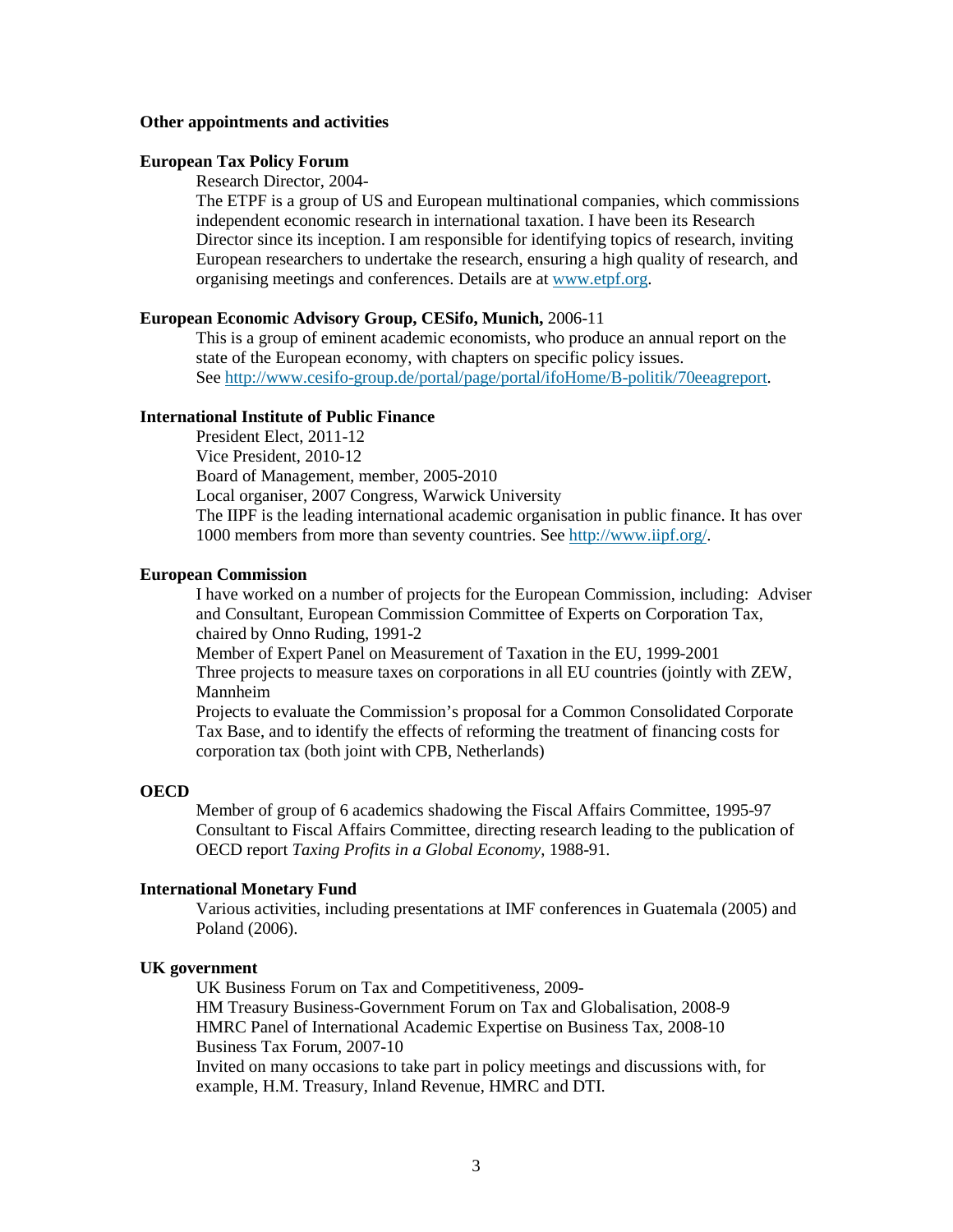#### **Consultancy**

Various consultancy projects with private sector, World Bank, International Tax Policy Forum, US Internal Revenue Service, South Africa Ministry of Finance, Commonwealth Secretariat, a consortium of New Zealand Businesses, Federation of Swedish Industry, Commission of Enquiry into Taxation, Zimbabwe.

# **Teaching**

Undergraduate and graduate courses in Microeconomics, Public Economics and Finance, at Keele, Warwick and Oxford

| Rachel Griffith (Keele, 1999)   |
|---------------------------------|
| Justin Johnston (Keele, 2000)   |
| Annita Florou (Warwick, 2001)   |
| Ben Ferrett (Warwick, 2002)     |
| Giorgia Maffini (Warwick, 2010) |
| Richard Wild (Oxford)           |
|                                 |

#### **External Examining**

Undergraduate programme in economics: Bristol University, 1992-1994

Cardiff University, 1998-2001

PhD theses: York University, 1993, 2000 Nottingham University, 1994 Oxford University, 1995, 2000, 2001 Bath University, 1996 Warwick University, 1998, 1999, 2000, 2001, 2003 Manchester University 2002 Trinity College Dublin, 2008 Tilburg University, 2009

### **Visiting Academic Positions**

Michigan University, 1995; Nuffield College, Oxford, 1995; Stanford University, 1988; University College London, 1987-89; City University, 1986

#### **Refereeing**

Acted as referee for a wide range of journals and other bodies, including *American Economic Review*, *Review of Economic Studies*, *Journal of Political Economy, Review of Economics and Statistics, Journal of Public Economics, Economic Journal, European Economic Review, Oxford Economic Papers, Oxford Bulletin of Economics and Statistics, Economica, ESRC, Leverhulme Trust, Canadian Social Sciences and Humanities Research Council, Research Council of Norway.* 

# **PUBLICATIONS**

#### **Books and reports**

G20 Corporate tax ranking 2011, 2011, Oxford University Centre for Business Taxation report, with Katarzyna Bilicka and Clemens Fuest.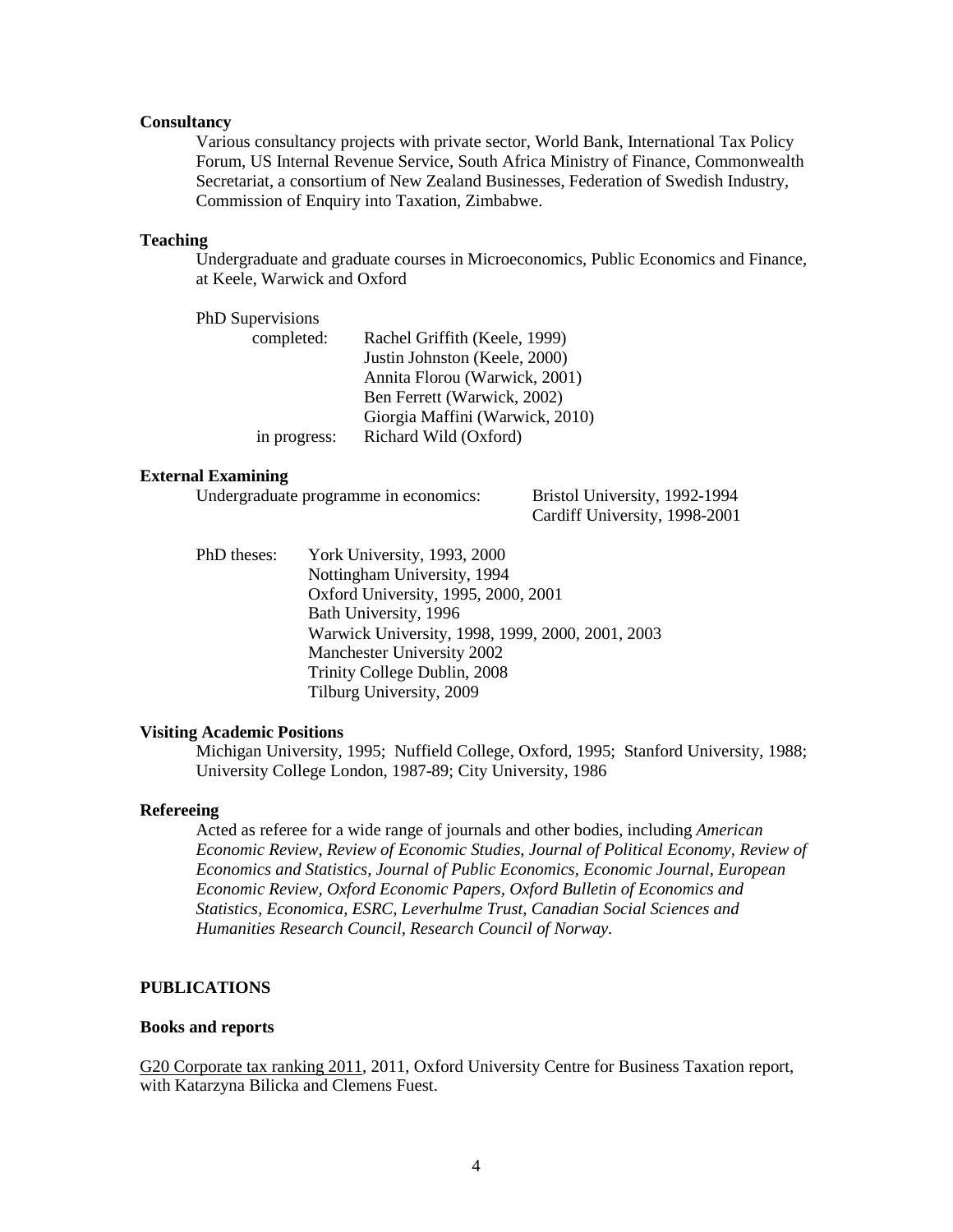Transparency in reporting financial data by multinational corporations, 2011, Oxford University Centre for Business Taxation report, with Katarzyna Bilicka and Clemens Fuest, report of Committee chaired by Michael Devereux.

The economic effects of EU-reforms in corporate income tax systems, 2011, Study for the European Commission Directorate General for Taxation and Customs Union, with Leon Bettendorf , Albert van der Horst, Simon Loretz and Ruud de Mooij.

Corporation tax in the United Kingdom, 2011, Oxford University Centre for Business Taxation report, with Simon Loretz.

Effective levels of company taxation within an enlarged EU, 2010, Brussels: European Commission, with Christina Elschner, Dieter Endres, J Christoph Spengel, available at [http://ec.europa.eu/taxation\\_customs/resources/documents/common/publications/studies/etr\\_com](http://ec.europa.eu/taxation_customs/resources/documents/common/publications/studies/etr_company_tax.pdf) [pany\\_tax.pdf.](http://ec.europa.eu/taxation_customs/resources/documents/common/publications/studies/etr_company_tax.pdf)

Effective tax rates on investment in the EU, 1998-2007, Brussels: European Commission, with Christina Elschner, Dieter Endres, Jost H. Heckemeyer, Michael Overesch, Ulrich Schreiber, Christoph Spengel, available at

[http://ec.europa.eu/taxation\\_customs/resources/documents/taxation/gen\\_info/economic\\_analysis/](http://ec.europa.eu/taxation_customs/resources/documents/taxation/gen_info/economic_analysis/economic_studies/effective_levels_report.pdf) [economic\\_studies/effective\\_levels\\_report.pdf.](http://ec.europa.eu/taxation_customs/resources/documents/taxation/gen_info/economic_analysis/economic_studies/effective_levels_report.pdf)

The Effective Levels of Company Taxation in the Member States of the EU, Brussels: European Commission, 2001, with C. Spengel and L. Lammersen.

The Economics of Tax Policy. Oxford University Press, 1996, editor, 265 pages.

Setting Savings Free: Proposals for the Taxation of Savings and Profits: the final report of the IFS Capital Taxes Group. Institute for Fiscal Studies, 1995, with IFS Capital Taxes Group, chaired by M. Gammie.

Taxing Profits in a Global and Economy: Domestic and International Issues, 1991, Paris: OECD, 472p, with M. Pearson, P. Birch Sorensen and OECD staff.

# **Papers in refereed journals**

"Will the bank levy meet its objectives?" *British Tax Review*, 2011, 33-9.

"An applied analysis of ACE and CBIT reforms in the EU?" *International Tax and Public Finance*, 2011, 18, 93-120, with Ruud de Mooij.

"Corporate tax harmonization in the EU", *Economic Policy*, 2010, 63*,* 537-590, with Leon Bettendorf, Leon, Albert van der Horst, Simon Loretz, Ruud A. de Mooij.

"Proposals for Controlled Foreign Companies reform: a tale of two Principles" *British Tax Review*, 2010, 111-8.

"Is the corporation tax an effective automatic stabilizer?", *National Tax Journal*, 2009, 62, 429- 437, with Clemens Fuest.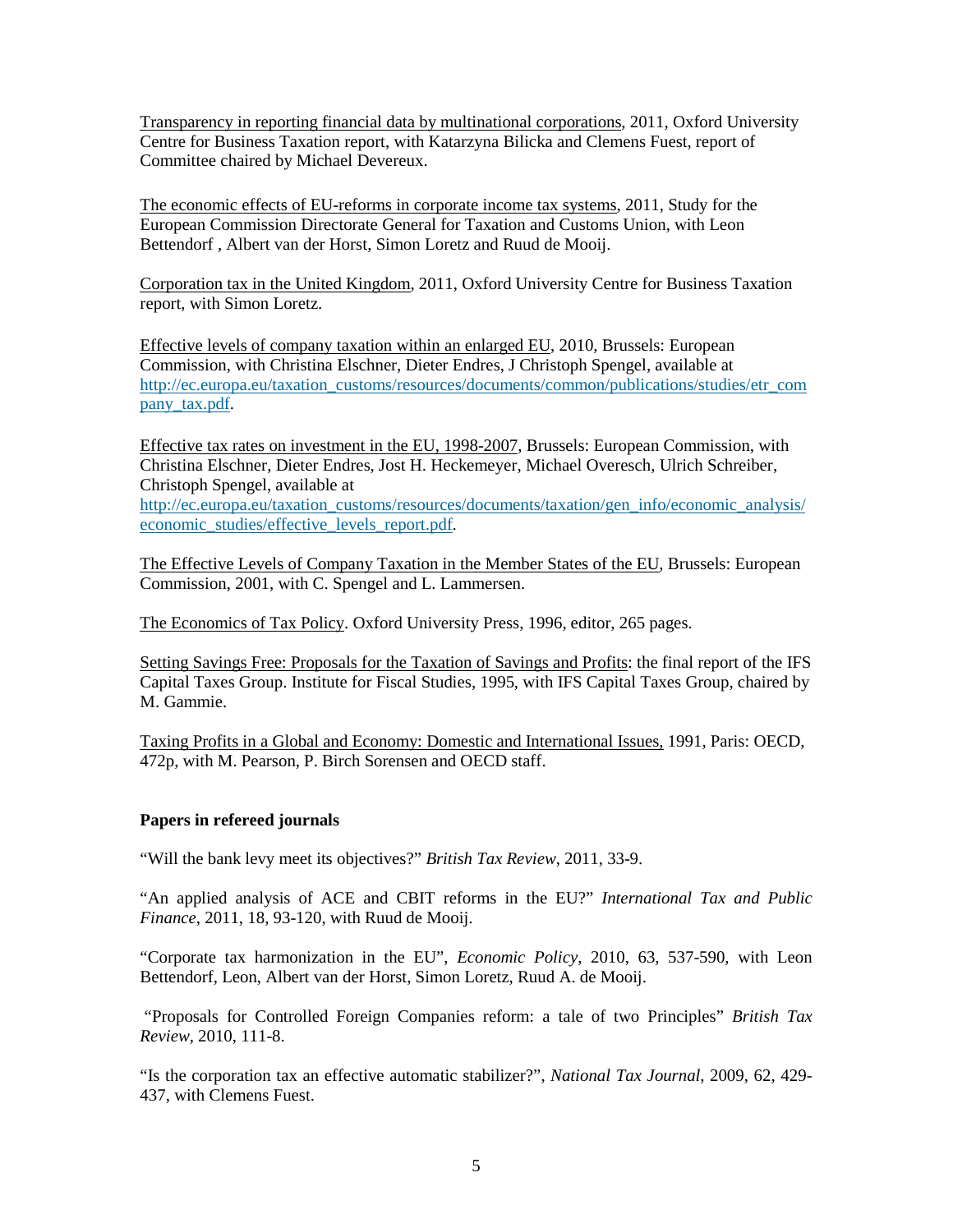"Business taxation in a globalized world", *Oxford Review of Economic Policy* 2008, 24.4, 625– 638.

"Taxation of outbound direct investment: economic principles and tax policy considerations", *Oxford Review of Economic Policy*, 2008, 24.4, 2008,698–719; reprinted in J. Head and R. Krever, eds. Tax Reform in the 21st Century, 2009, Kluwer.

"Do countries compete over corporate tax rates?" *Journal of Public Economics* 2008, 92.5-6, 1210-1235, with B. Lockwood and M. Redoano.

"The effects of EU formula apportionment on corporate tax revenues", *Fiscal Studies* 2008. 29.1, 1-33, with S. Loretz.

"Firm location decisions, regional grants and agglomeration externalities", *Journal of Public Economics* 2006, 91.3-4, 413-435, with R. Griffith and H. Simpson.

"Horizontal and vertical indirect tax competition: theory and some evidence from the USA", *Journal of Public Economics* 2006, 91.3-4, 451-479 with B. Lockwood and M. Redoano.

"Why has the UK corporation tax raised so much revenue?" *Fiscal Studies*, 2004, 25.4, 367-388, with R. Griffith and A. Klemm.

"The geographic distribution of production activity in Britain", *Regional Science and Urban Economics*, 2004, 34.5, 533-564, with R. Griffith and H. Simpson.

"Some Optimal Tax Rules for International Portfolio and Direct Investment", *FinanzArchiv*, 2004, 60, 1-23.

"Debating Proposed Reforms of the Taxation of Corporate Income in the European Union", *International Tax and Public Finance*, 2004, 11, 71-89.

"Taxing multinationals", *International Tax and Public Finance*, 2003, 10, 469-487, with R. G. Hubbard.

"Corporate taxes and inefficiency in Europe", *National Tax Journal*, 2003, Proceedings of 95<sup>th</sup> Annual Conference 2002, 226-235, with C. Spengel and L. Lammersen.

"Measuring tax incidence: an application to mortgage provision in the UK", *Journal of Public Economics*, 2003, 87, 1747-1778, with G. Lanot.

"Generalised R-based and S-based taxes under uncertainty", *Journal of Public Economics*, 2003, 87, 1291-1311, with S.R. Bond.

"Evaluating tax policy for location decisions", *International Tax and Public Finance*, 2003, 10, 107-126, with R. Griffith.

"Corporate income tax reforms and international tax competition", *Economic Policy*, 2002, 35, 451-495, with R. Griffith and A. Klemm.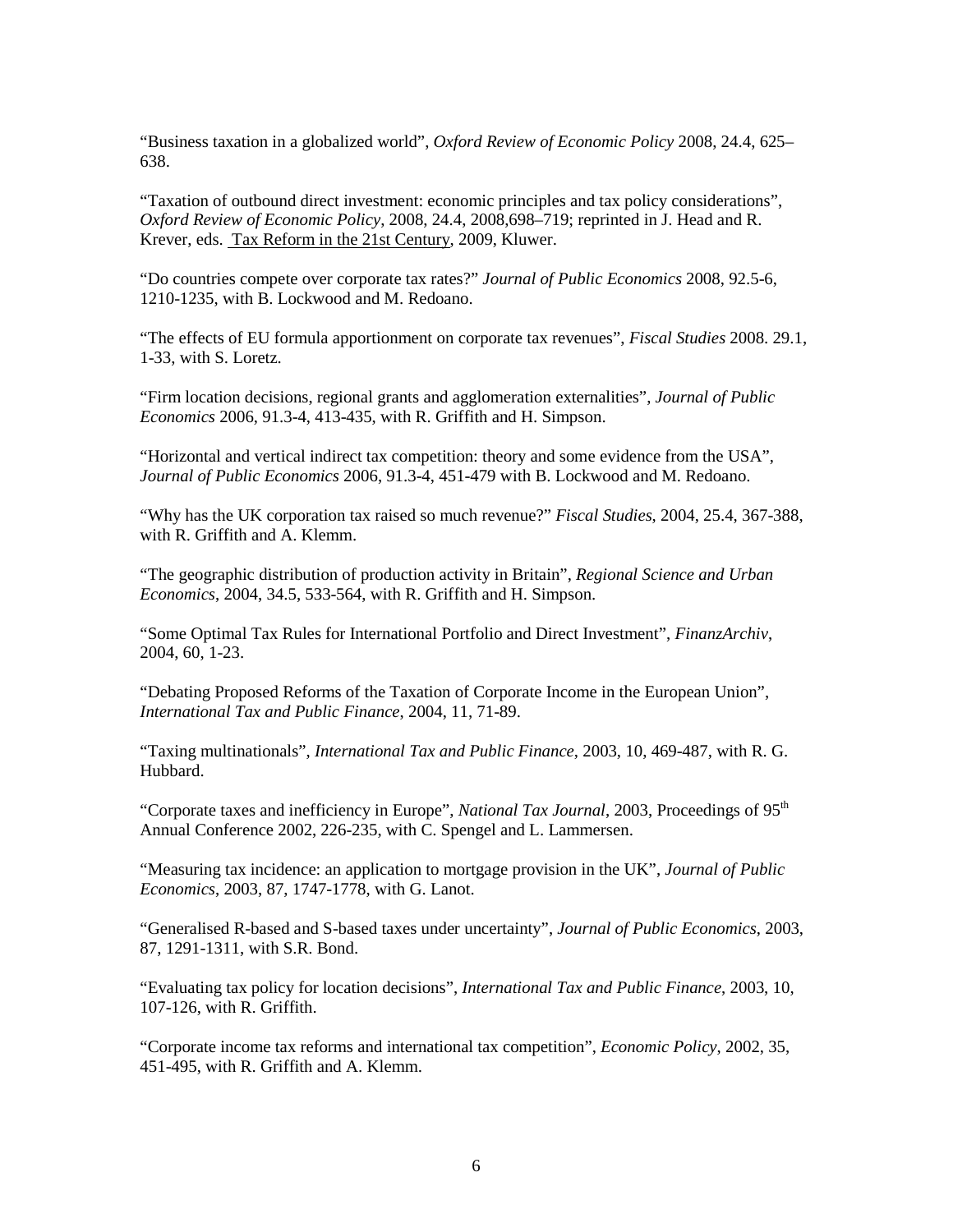"The impact of corporate taxation on the location of capital: a review", *Swedish Economic Policy Review*, 2002, 9, 79-102; reprinted in *Economic Analysis and Policy*, 2003, 33, 275-292, with R. Griffith.

"Investment and financial restraints: theory and evidence", *International Journal of Finance and Economics*, 2000, 5.4, 285-296, with P.O. Demetriades.

"Prospects for co-ordination of corporate taxation and the taxation of interest income in the EU: a comment", *Fiscal Studies* 1999, 20.2, 155-162.

"Taxes and the location of production: evidence from a panel of US multinationals", *Journal of Public Economics* 1998, 68.3, 335-367, with R Griffith.

"Productivity and Financial Sector Policies: evidence from South East Asia", *Journal of Economic Behavior and Organisation*, 1998, 35, 61-82, with P.O. Demetriades and K.B. Luintel.

"The Report on the Technical Committee on Business Taxation (the Mintz Report)", *Canadian Tax Journal*, 1998, 46.6, 3-9.

"Intertemporal consumption, durables and liquidity constraints: a cohort analysis", *European Economic Review,* 1997, 41, 37-59, with R. Alessie and G. Weber. (This paper was runner-up for the Hicks-Tinbergen medal "awarded every second year for an outstanding contribution to the advancement of economic knowledge in the European Economic Review" - see *EER* , 1999, 43, vii. 1999.)

"Investment , saving and taxation in an open economy", *Oxford Review of Economic Policy*, 1996, 12.2, 90-108.

"Tax reform to promote investment", *Oxford Review of Economic Policy,* 1996, 12.2, 109-117, with S.R. Bond and M.J. Gammie.

"Taxes and company dividends: a microeconometric investigation exploiting cross-section variation in taxes", *Economic Journal*, 1996, conference volume, 106, 320-333, with S.R. Bond and L. Chennells.

"European tax harmonisation and production efficiency", *European Economic Review,* 1995, 39, 1657-1681, with M. Pearson.

"On the design of a neutral business tax under uncertainty", *Journal of Public Economics*, 1995, 58, 57-71, with S.R. Bond.

"Company dividends and taxes in the UK", *Fiscal Studies*, 1995, 16.3, 1-18, with S.R. Bond and L. Chennells.

"The impact of tax on foreign direct investment: empirical evidence and the implications for tax integration schemes", *International Tax and Public Finance*, 1995, 2, 85-106; reprinted in J. Slemrod ed. Taxation of Multinational Enterprises, Kluwer, 1996, with H.Freeman.

"Corporation tax asymmetries and investment: evidence from UK panel data", *Journal of Public Economics*, 1994, 53, 395-418, with M. Keen and F. Schiantarelli.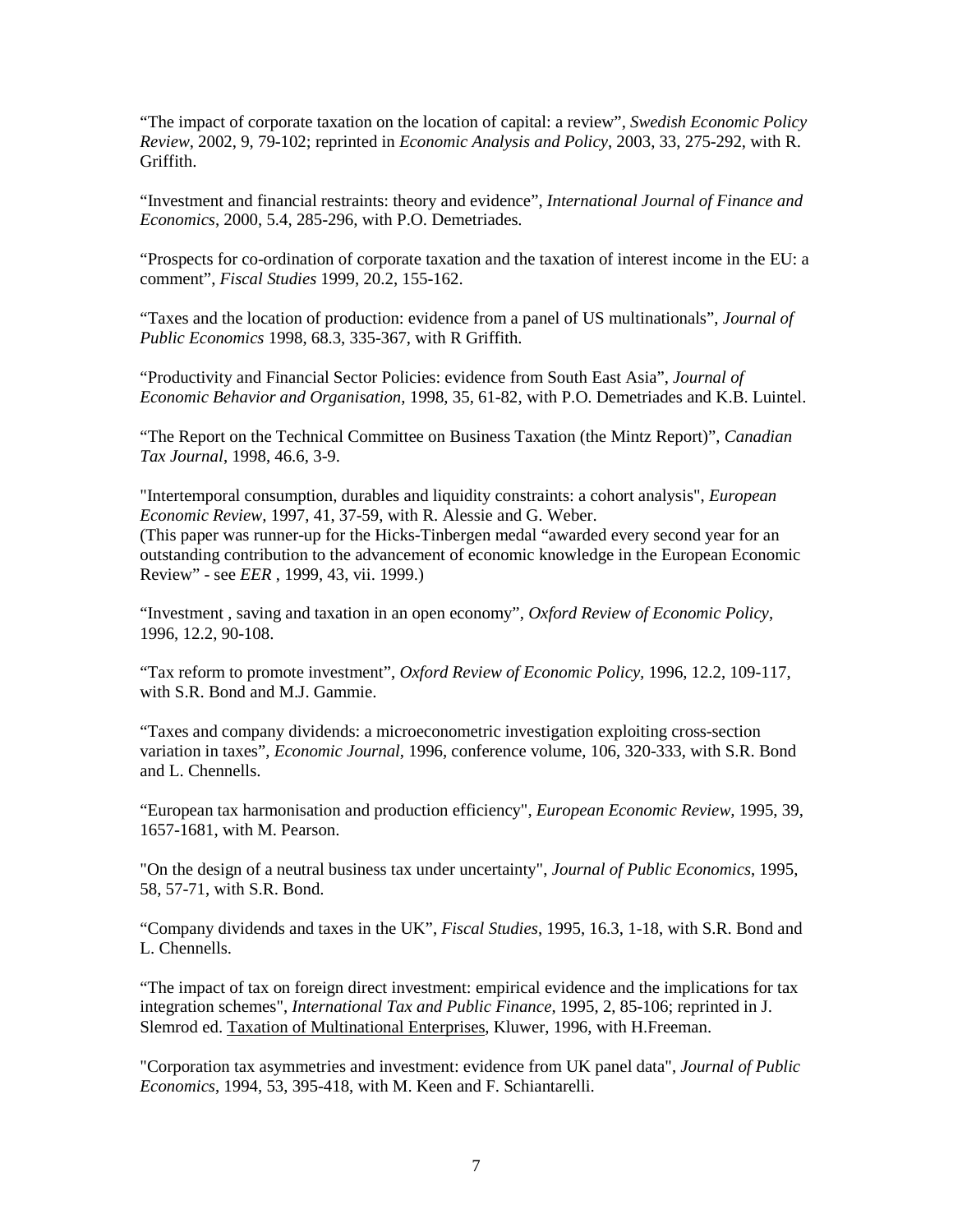"Personal and corporate sector debt" *Bank of England Quarterly Bulletin*, 1994, with G. Sterne and J. Smith.

"Capital allowances and the impact of corporation tax on investment in the UK*", Fiscal Studies*, 1993, 14.2, 1-14, with S.R. Bond and K. Denny.

"Investment and Tobin's Q: Some evidence from panel data", *Journal of Econometrics*, 1992, 51, 233-257, with R. Blundell, S.R. Bond and F. Schiantarelli.

"The impact of taxation on international business: evidence from the Ruding Committee survey", *EC Tax Review*, 1992.

"The Ruding Committee Report: an economic assessment", *Fiscal Studies*, 1992, 13.2, 96-107.

"A general neutral profits tax", *Fiscal Studies*, 1991, 12.3, 1-15, with H. Freeman.

"Economic analysis and company accounts", *Investigaciones Economicas*, 1990, with S.R. Bond.

"Inflation non-neutralities in the UK corporation tax", *Fiscal Studies*, 1990, 11.4, 21-28, with S.R. Bond and H. Freeman.

"Harmonising corporate taxes in Europe " *Fiscal Studies*, 1990, 11.1, 21-35, with M. Pearson.

"Tax asymmetries, the cost of capital and investment", *Economic Journal*, 1989, 99, 103-112.

"Financial volatility, the stock market crash and corporate investment", *Fiscal Studies*, 1988, 9.2, 72-80, with S.R. Bond.

"Corporation tax: the effect of the 1984 reforms on the incentive to invest", *Fiscal Studies*, 1988, 9.1, 62-79.

"Taxation and the cost of capital: the UK experience", *Oxford Review of Economic Policy*, 1987, 3.4, xvii-xxxii.

"On the growth of corporation tax revenues", *Fiscal Studies*, 1987, 8.2, 77-85.

"The Chancellor's arithmetic", *Fiscal Studies*, 1984, 5.2, 63-72, with C.N. Morris.

"Changes to the North Sea oil tax system in the 1983 Budget", *Fiscal Studies*, 1983, 4.2, 75-79.

"Budgetary arithmetic and the 1983 Budget", *Fiscal Studies*, 1983, 4.2, 29-42, with C.N. Morris.

"The pattern of revenue receipts from North Sea oil", *Fiscal Studies*, 1983, 4.1, 14-23, with C.N. Morris.

## **Papers in published books**

"What do we know about effects of fiscal consolidation on short term growth? Implications for the UK", in J. Alworth and G. Arachi eds. Taxation and the Financial Sector, OUP, 2011, with Katarzyna Bilicka and Clemens Fuest.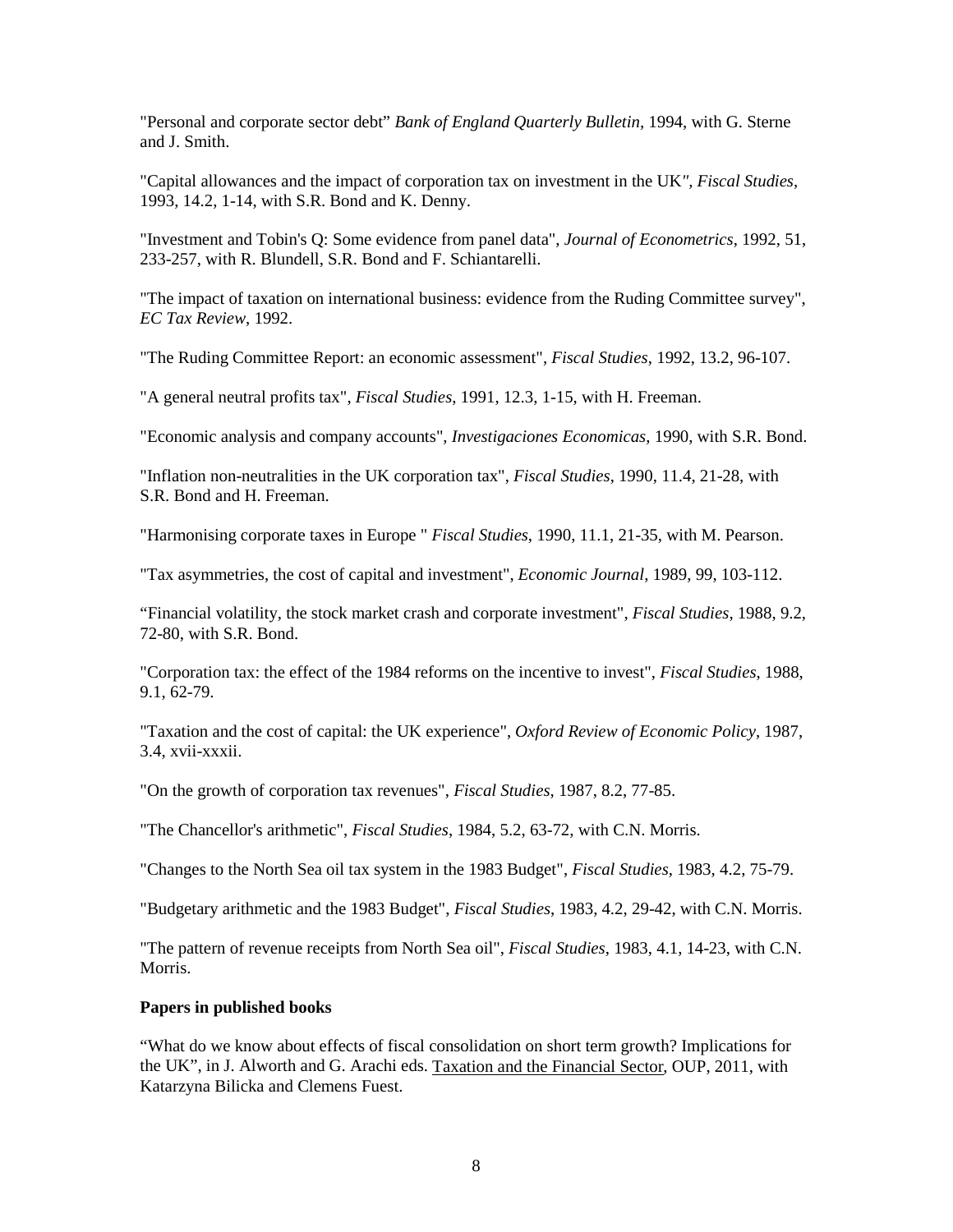"The tax treatment of debt and equity", in D.A. Albregtse and P. Kavelaars eds. Towards a European Profits Tax, Kluwer, 2010, with Aart Gerritsen.

"Taxing Corporate Income", in Institute for Fiscal Studies, Reforming the Tax System for the 21st Century: the Mirrlees Review – Dimensions of Tax Design, Oxford: OUP, 2009, with A.J. Auerbach and H. Simpson.

"Dissecting dividend decisions: some clues about the effects of dividend taxation from recent UK reforms", in A.J. Auerbach, J. Hines and J. Slemrod, eds, Taxing Corporate Income in the  $21<sup>st</sup>$ Century, Cambridge: Cambridge University Press, 2006, with S.R. Bond and A. Klemm.

"Measuring taxes on income from capital", chapter 2 in P. Birch Sorensen ed. Measuring the Tax Burden on Capital and Labour, Cambridge, USA: MIT Press, 2004, 35-71.

"Measuring taxes on income from capital: evidence from the UK", chapter 3 in P. Birch Sorensen ed. Measuring the Tax Burden on Capital and Labour, Cambridge, USA: MIT Press, 2004, 73-98, with A. Klemm.

"Recent policy initiatives in the international taxation of capital", in A. Lymer and D. Salter eds. Contemporary Issues in Taxation Research, Ashgate, 2003, 125-143.

"Discussion of: Robert E. Lipsey 'Interpreting Developed Countries' Foreign Direct Investment'" in Deutsche Bundesbank ed. Investing Today for the World of Tomorrow, Berlin: Springer, 2001, 326-330.

"Issues in the taxation of income from foreign portfolio and direct investment", in S. Cnossen ed. Taxing capital income in the European Union, Oxford: Oxford University Press, 2000, 110-134.

"Tax competition and the impact on capital flows" in H. Siebert ed. Locational Competition in the World Economy, Institut fur Weltwirtschaft an der Universitat Kiel, 1995, 169-196

"Investment and the role of tax incentives", in A. Britton ed. Private Investment as a Policy Objective, London: NIESR, 1992, with S.R. Bond and K. Denny.

"Investment, financial factors and cash flow, evidence from UK panel data", in R.G. Hubbard ed. Information, Capital Markets and Investment, Chicago: University of Chicago Press, 1990, with F. Schiantarelli.

"The UK experience of taxing oil production", in D.R. Helm, J.A. Kay and D.J. Thompson (eds.), The Market for Energy, Oxford: Oxford University Press, 1989.

"Testing the sensitivity of Q investment equations to measurement of the capital stock" in M. Funke ed. Factors in Business Investment, Berlin: Springer-Verlag, 1988, with S. R. Bond.

# **Other papers and reports**

"Capital account liberalization and capital taxes", with B. Lockwood and M. Redoano. *International Monetary Fund Working Paper No. 03/180*.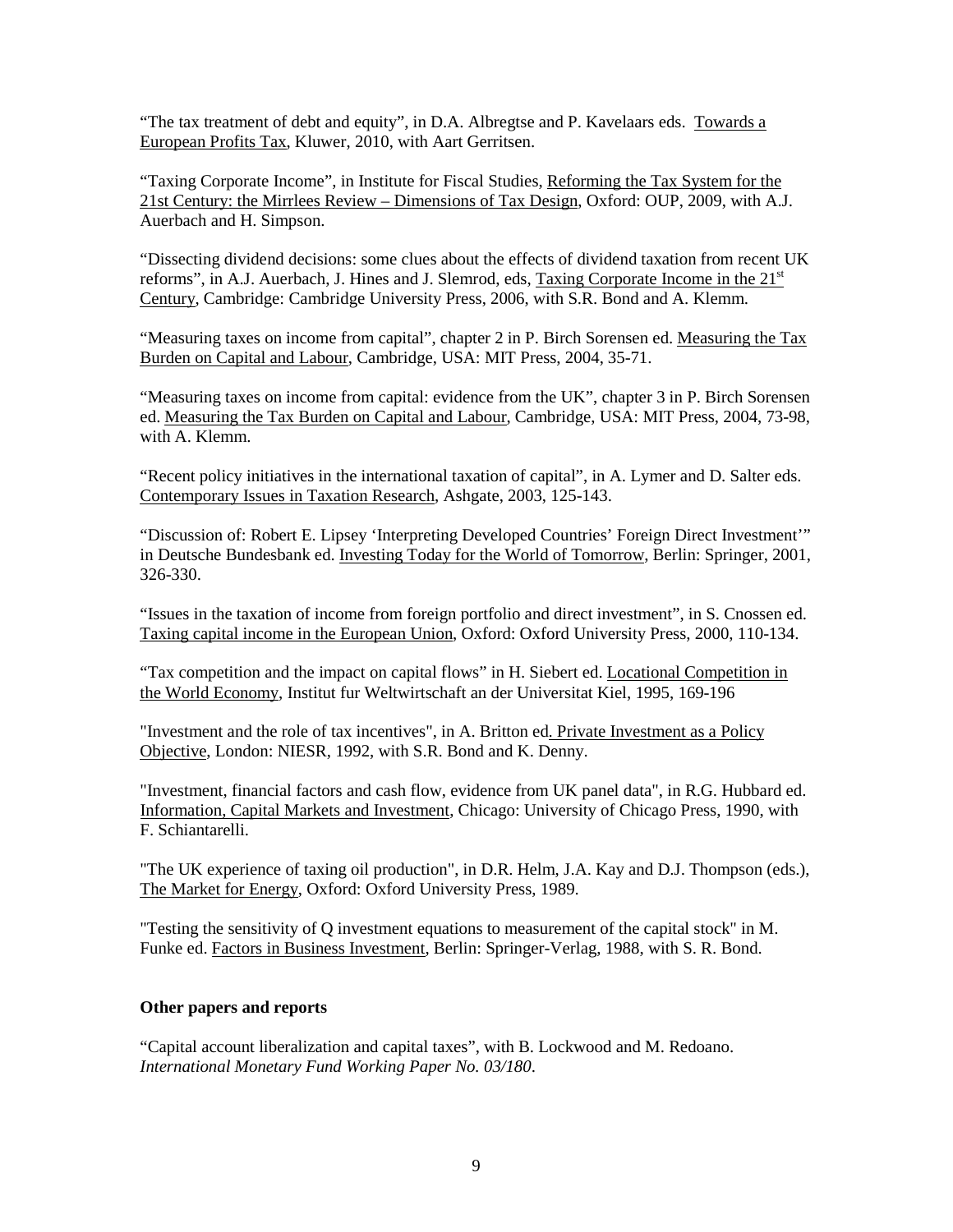Interest Deductibility for UK Corporation Tax, *Centre for Business Taxation Report*, 2006, with S. Mokkas, J. Pennock and P. Wharrad.

"The corporate income tax: international trends and options for fundamental reform", prepared for OECD Committee for Fiscal Affairs, November 2005, with P. Birch Sorensen.

"Taxes in the EU new member states and the location of capital and profit", prepared for IMF Conference, Poland, January 2006.

Corporate Tax Harmonisation in Europe: a Guide to the Debate, 2000, with S.R. Bond, L. Chennells, M. Gammie and E. Troup.

Four preliminary reports and summary of final report of the IFS Capital Taxes Group, 1987-1994, published as IFS Commentaries , with the IFS Capital Taxes Group, chaired by M. Gammie.

Corporate Tax Harmonisation and Economic Efficiency, No. 35, 1989, with M. Pearson.

North Sea Taxation for the 1990s, No. 27, 1987, with S.R. Bond and M.H. Saunders.

Capital Controls: The Implications of Restricting Overseas Portfolio Capital, No. 24, 1987, with S.R. Bond and E.H. Davis.

Oil Prices and Budget Strategy, No. 21, 1986.

Corporation Tax: The Impact of the 1984 Budget, No. 11, 1984, with C.P. Mayer.

North Sea Oil Taxation: The Development of the North Sea Tax System, No. 6, 1983, with C.N. Morris.

Budget Options: The IFS "Green Budget", 1983 TO 1988 IFS Report Series No. 4, 7, 15 and 20 and 2 IFS Commentaries, with other IFS staff.

"Estimating rates of depreciation from company accounts", report prepared for HM Treasury, 1993, with S.R. Bond and H. Freeman.

"Profits and rents: relating accounts to corporate performance", report prepared for Office of Fair Trading, 1993, with E. Davis and H. Freeman.

"Taxation, the cost of capital and optimal financial policy", Working Paper in Economics and Management Science, 91-27, 1991, University of Keele.

"Transnational tax rates and the incentive to invest", IFS Working Paper 89/10, 1989, with E. Crooks, M. Pearson and C. Wookey.

"The IFS corporation tax model", IFS Working Paper 84, 1986.

"Accounting rates of return - a simulation analysis", IFS Working Paper 82, 1985, summarised in Accounting for Economic Costs and Changing Prices, Report of a Committee chaired by I. Byatt, H.M. Treasury.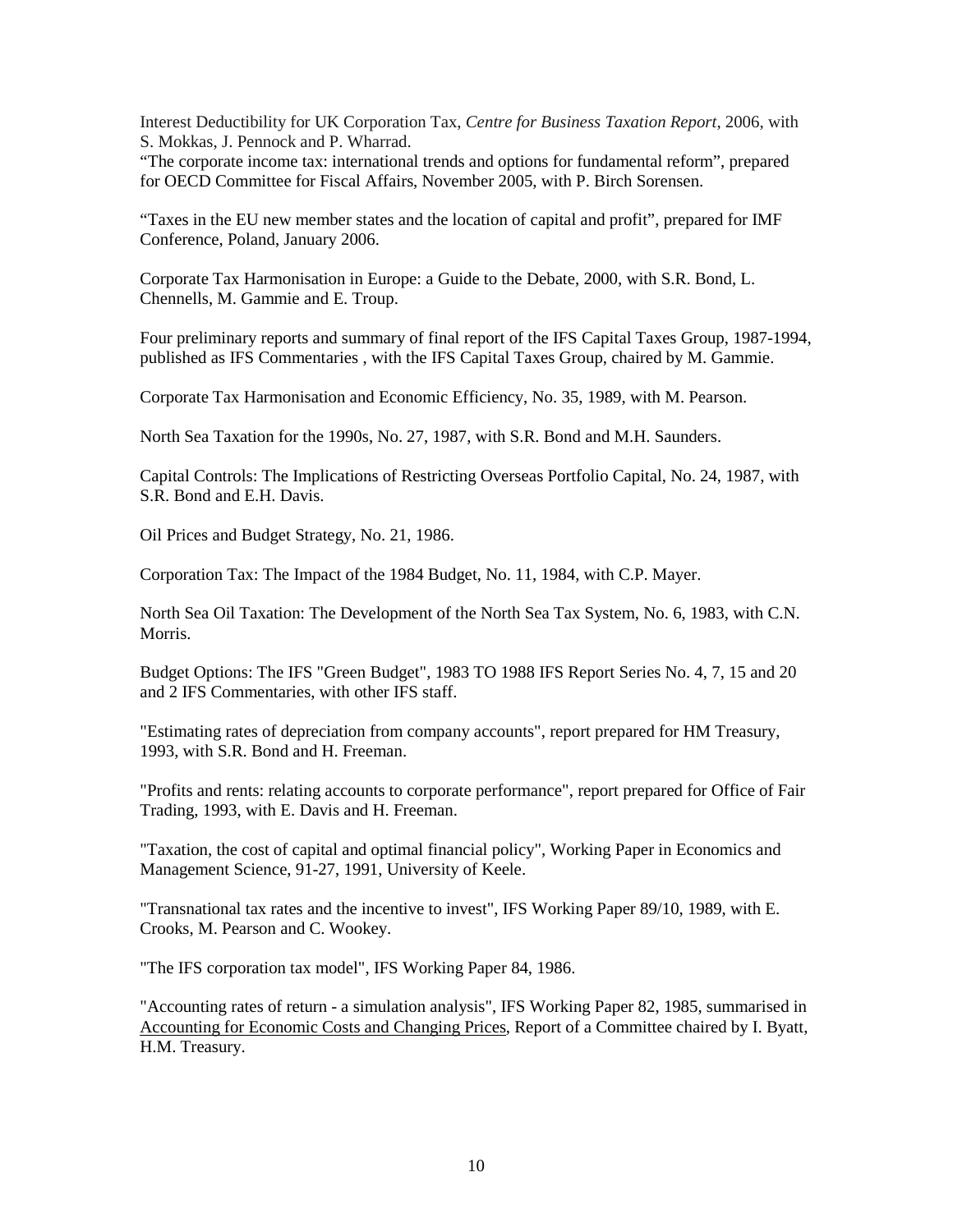## **RESEARCH AWARDS**

ESRC: "Business tax and welfare", £2.5 million, 2008-2012; principal investigator, with coinvestigators W. Arulampalam. S. Bond, J. Freedman, B.Lockwood and D. Ulph.

ESRC: "Multinational companies, taxation and welfare: an investigation using micro data", £194,000, 2006-8.

ESRC: "Multijurisdictional Economies; trade and tax/amenity competition" (with M. Wooders and J. Whalley), £175,000, 2001-3.

Leverhulme Trust: "Tax competition: theory and evidence", Research Fellowship, £15,000, 1997- 98.

ESRC: "The impact of tax policies and financial constraints on R&D and innovation", £79,660 (based at the Institute for Fiscal Studies; with IFS staff), 1995-6.

European Commission. Human Capital Mobility fellowship to finance Italian PhD student at Keele, 1994-6, £45,000.

HM Treasury. "Taxation and company financial behaviour" (with S.R. Bond), 1994, £22,500.

Leverhulme Trust. "Financial Liberalisation and Economic Development: theory and evidence". (with P. Demetriades), 1994, £30,000.

European Commission. "Fiscal Implications of European Integration" - a European Network involving collaboration with researchers in Belgium, Germany, Spain, France, Ireland, Italy and Denmark, 1993-5, share of total funds: £6,000.

Office of Fair Trading. "Relating profits to corporate performance" (with E. Davis and H. Freeman), 1992-3, £10,000.

HM Treasury. "Accounting rates of depreciation" (with S.R. Bond and H. Freeman), 1992-3, £15,000.

ESRC. "Housing Expenditure, Tenure and Living standards in the UK" (principal applicant, with other Keele staff), 1992-5, £95,000.

Nuffield Foundation. Project on "Financial liberalisation and economic development: evidence from panel data" (with P. Demetriades), 1992, £2,600.

European Commission. Empirical research for the 'Ruding Committee of Experts on Corporate Taxation' (with M. Pearson), April-December 1991, £20,000.

European Commission. Consultant to 'Ruding Committee of Experts on Corporate Taxation', 1991-2, £14,000.

ESRC. Research Centre in Microeconomics of Fiscal Policy at Institute for Fiscal Studies (with other IFS researchers), 1991, initially approx £3.5 million over 10 years.